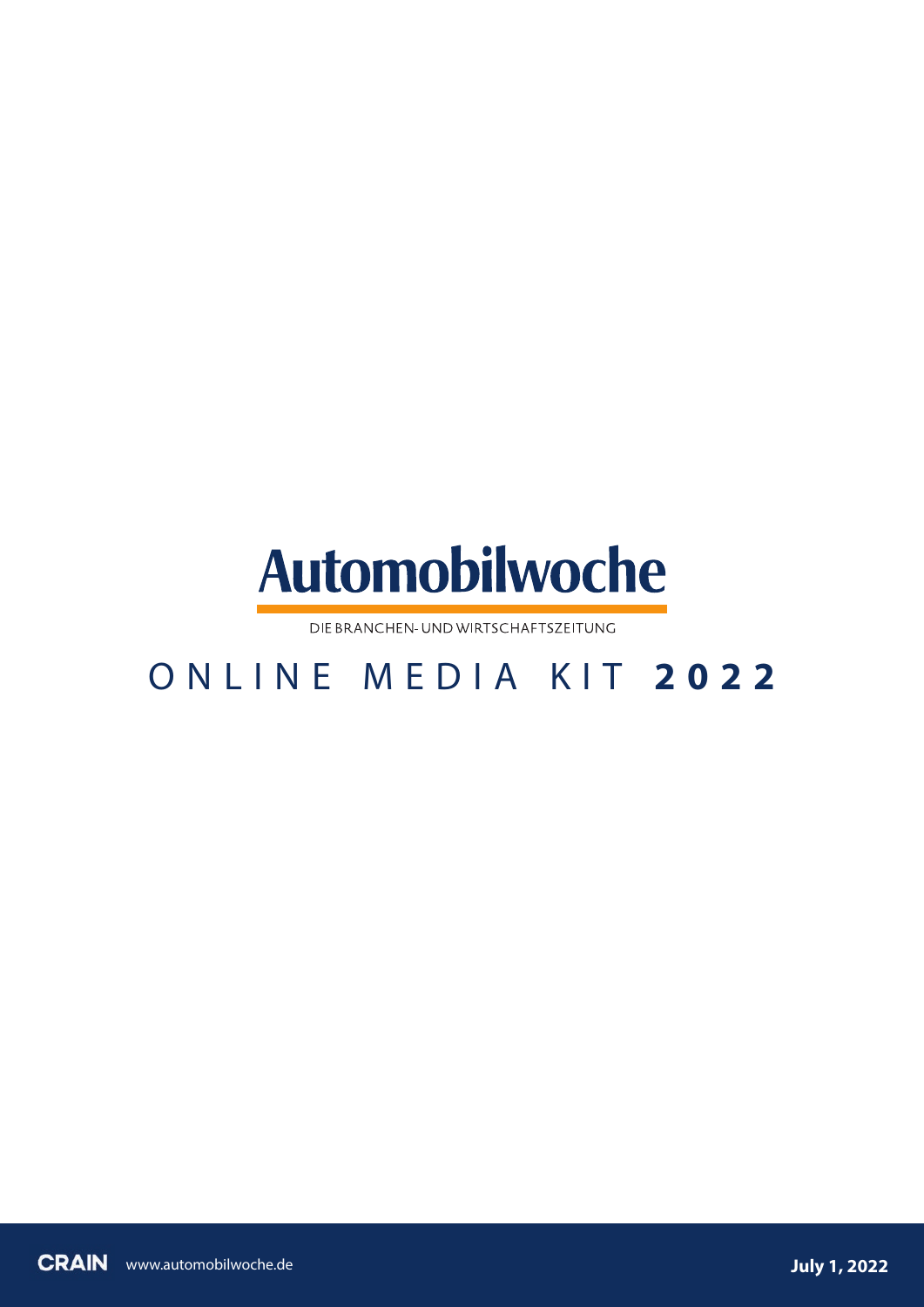## **Automobilwoche Website**



## **Homepage**

The automobilwoche.de homepage is the daily must-visit for automotive professionals who need to stay up-to-the-minute on what is happening in the German auto industry. It is where readers nd an overview of the key news items for their business and fast and reliable coverage of exclusive stories. Moreover, the homepage guides users to all the comprehensive information that automobilwoche.de oers.

## **Run of Site**

With run of site placements, your advertisement is displayed on almost every interior page of automobilwoche.de. It appears where readers spend most of their time online: on pages with articles, and in all the extensively researched features.

## **Article Page (within run of site)**

The article pages oer the opportunity to place your advertising next to the editorial content. This is where our users read the stories of their choice and where your message gets maximum attention.

## **Are you interested in content marketing, web seminars or video marketing? Contact us!**

### **Rates and Sizes (Monthly gross rates, valid from July 1, 2022)**

| <b>Ad Position</b>                               | <b>Dimensions Max.</b>                        | <b>File Size</b> | Homepage                 | <b>Run of Site</b> | Homepage<br>+ Run of Site Package |
|--------------------------------------------------|-----------------------------------------------|------------------|--------------------------|--------------------|-----------------------------------|
| <b>Billboard</b>                                 | 970 x 150 pixels                              | 200 KB           | €10,100                  | €10.140            | €16,280                           |
| Leaderboard                                      | 728 x 90 pixels                               | 200 KB           | €7,880                   | €7,910             | €13,010                           |
| Medium Rectangle 1                               | 300 x 250 pixels                              | 200 KB           | €6,780                   | €6,830             | €11,230                           |
| <b>Medium Rectangle 2</b>                        | 300 x 250 pixels                              | 200 KB           | €6,460                   | €6,490             | €10,670                           |
| Wide Skyscraper                                  | 160 x 600 pixels                              | 200 KB           | €6,850                   | €6,880             | €11,200                           |
| Half Page                                        | 300 x 600 pixels                              | 200 KB           | €7,690                   | €7,740             | €12,720                           |
| Medium Rectangle Content<br>(article pages only) | 300 x 250 pixels                              | 200 KB           | $\overline{\phantom{0}}$ | €7,250             | $\overline{\phantom{0}}$          |
| Fireplace                                        | 998 x 90 pixels<br>$+2x160 \times 600$ pixels | 200 KB           | €16,350                  | €16,430            | €26,550                           |
| Wallpaper                                        | 728 x 90 pixels<br>$+160 \times 600$ pixels   | 200 KB           | €10,100                  | €10,140            | €16,280                           |

All rates exclusive of VAT. Other formats available on request.

## **File Formats Website**

Gif, jpg/jpeg, JavaScript snippets, HTML5 banners (.zip according to IAB standard).

Please note: For JavaScript snippets, tracking of clicks is not possible, only impressions can be tracked.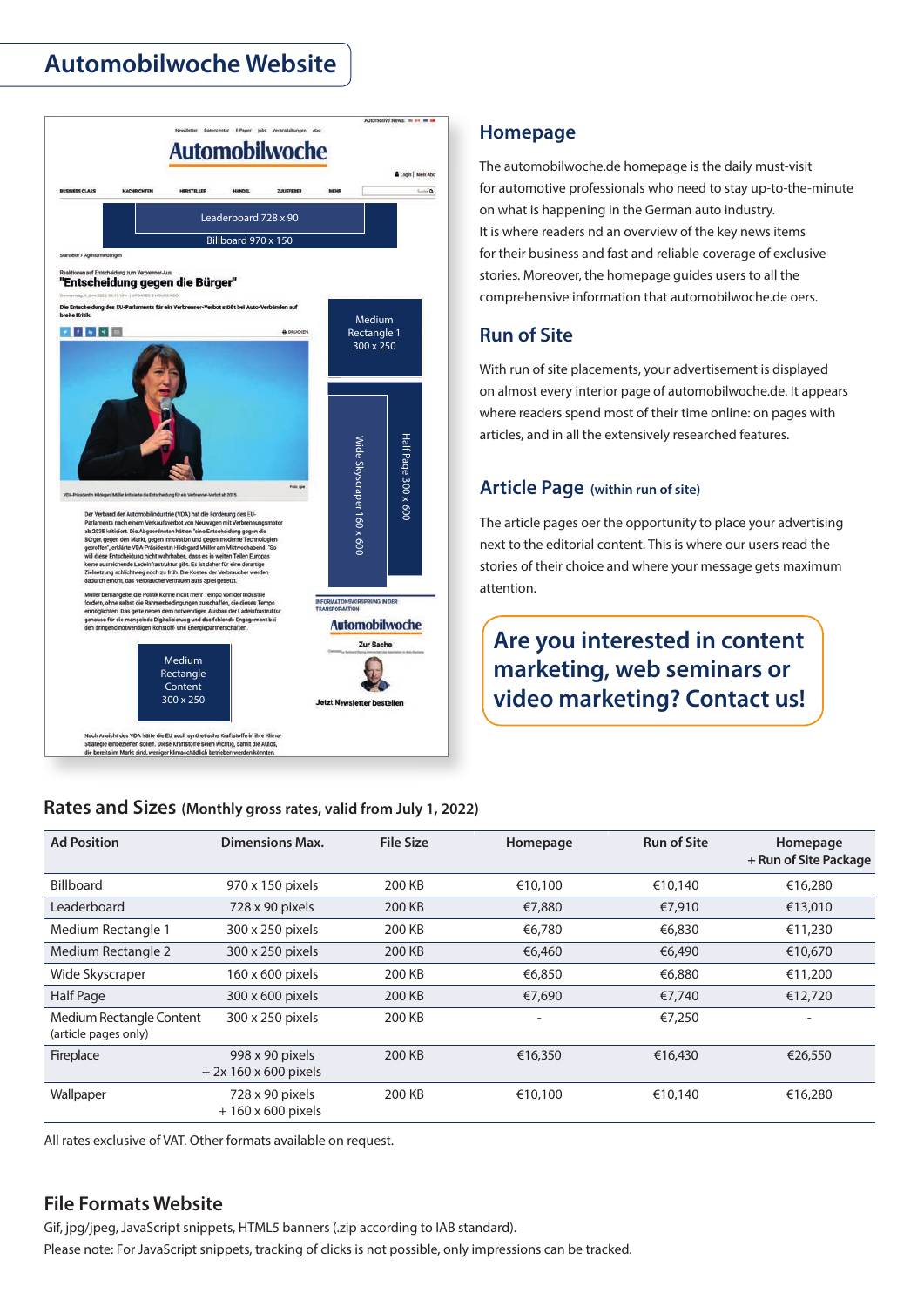

## **Daily Email Newsletter**

The daily newsletter delivers the most important news aecting the entire auto industry. It provides all the essential information our readers need.

**Sent Monday through Saturday 25,629 recipients\***

## **Breaking News Alert**

Our breaking news alerts give up-to-the-minute access to the top news of the industry. Give your advertising message enhanced visibility by placing it in this email.

**Frequency: at least 4 times a month 25,629\* recipients\***

### **File Formats Newsletter**

Jpg/jpeg, gif

Please note: In animated gifs some email clients only display the rst frame.

\*December 2021

### **Rates and Sizes (Gross rates valid from July 1, 2022)**

**EXKLUSIV - Fehlende Halbleiter:** Chips zu spät geordert

Die Halbleiterzulieferer werfen den Fahrzeugherstellern<br>Versäumnisse bei der Chipbestellung vor....

### **Daily Email Newsletter**

| <b>Ad Position</b>    | <b>Dimensions</b>       | Max. File Size | Weekly Rate | Rate for 4 Weeks* |
|-----------------------|-------------------------|----------------|-------------|-------------------|
| Top Banner            | $680 \times 140$ pixels | 50 KB          | €2,890      | €8,670            |
| <b>Content Banner</b> | $680 \times 140$ pixels | 50 KB          | €2,550      | €7.650            |

\* consecutive calendar weeks

### **Breaking News Alert**

| <b>Ad Position</b>                          | <b>Dimensions Max.</b> | <b>File Size</b> | <b>Monthly Rate</b> |
|---------------------------------------------|------------------------|------------------|---------------------|
| Content Banner (exclusive) 680 x 140 pixels |                        | 50 KB            | €5,750              |

All rates exclusive of VAT.

## **Discounts**

| <b>Annual Sales in Euros</b> | 15,000 and higher | 20,000 and higher | 40,000 and higher | 50,000 and higher |
|------------------------------|-------------------|-------------------|-------------------|-------------------|
| <b>Discount</b>              | 5 %               | 10 %              | 15 %              | 20%               |

• Valid for all online products except Homepage + ROS Package.

• Discounts from print ads can be transferred to online advertising, but not vice versa.